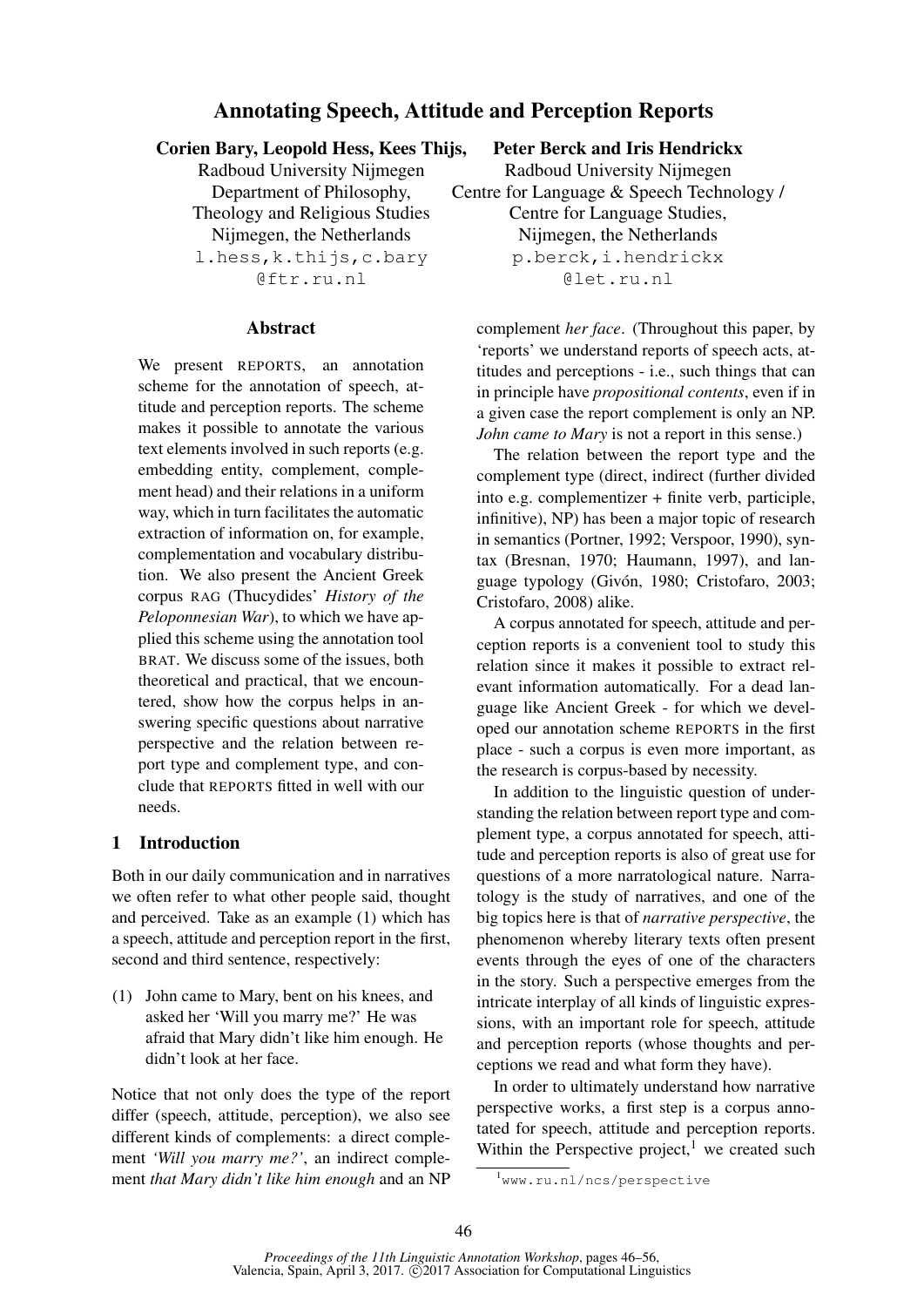a corpus for Ancient Greek, RAG (Reports in Ancient Greek). Ancient Greek authors often create shifts to the perspectives of characters. Thucydides, for example, whose *History of the Peloponnesian War* (books 6 and 7) is the first corpus we annotated, was already in ancient times famous for this (Plutarch, *De Gloria* 3). How these authors achieved these perspective shifts is however an unsolved puzzle. We aim to shed light on these issues using the RAG corpus. Both the annotation guidelines and the annotated corpus are publicly available.<sup>2</sup>

RAG makes it possible to extract certain information about reports automatically, which will contribute to answering questions at both the linguistic and the narratological side. Although we developed the annotation scheme primarily with Ancient Greek in mind, we expect that it can be used for corpora in many other languages as well (see the evaluation below). A corpus annotated according to this scheme makes it for example easy to see which report types occur with which complement types. Here we distinguish not only between reports of speech, attitude and perception, but also annotate certain further subdivisions such as that between normal and manipulative speech reports (as in English *tell that* vs. *tell to*) which can be expected to be relevant.

In addition to extracting information about the combinations of report types and complement types, RAG (and other corpora that use the scheme) also makes it possible to search for certain words in report complements only. An interesting class here is for example that of attitudinal particles such as Ancient Greek δή, μήν, and που. These small words express the attitude of the actual speaker towards his utterance (e.g. (un)certainty, confirming expectations, countering the assumptions of the addressee (Thijs, 2017)). In reports, however, they can also be anchored to the reported speaker. Both in light of a better understanding of these notoriously elusive words themselves (e.g. which layer of meaning they target), and in light of their role in creating a certain narrative perspective (whose point of view they express) (Eckardt, 2012), the behavior of particles in reports deserves special attention (Döring, 2013), the study of which is strongly facilitated by a corpus annotated for reports.

In parallel with RAG, we developed an Ancient

Greek lemmatizer, GLEM, and POS tagger. This combination increases the possibilities for data extraction considerably, as we will see. An interesting application of the lemmatizer for the narratological question lies in determining the vocabulary distribution of a certain text. Are there for example significant differences between the words the narrator uses when speaking for himself and those in the complements of other people's speeches, attitudes and perceptions (and how does this differ for the different kinds of reports and complements)? The lemmatizer makes it possible to extract this information at the level of the lemma rather than the individual word form. If we apply the scheme REPORTS to other authors, we can also study differences between authors in this respect, for example, whether Herodotus has a stronger distinction between vocabularies, while in Thucydides this is more blurred. This could then explain why it is especially Thucydides that stands out as the author who creates especially sophisticated narrative effects.

A characteristic feature of Ancient Greek speech reports is that they are often quite long. Even indirect reports seem to easily extend to several sentences (rather than just clauses). RAG is also useful for a better linguistic understanding of these constructions. We can for example search for clitic words that are taken to come exclusively at the peninitial position within a sentence, e.g. connective particles such as γάρ (Goldstein, 2016), to see whether it is indeed justified to speak about 'complements' consisting of more than one sentence (and hence, in the case of infinitive complements, of sentences without a finite verb!).

In this paper we discuss related annotation work (section 2), and describe the annotation tool BRAT which we used (section 3) and our annotation scheme REPORTS (section 4). In section 4 we also discuss some choices we made regarding the implementation of REPORTS in our corpus RAG. The corpus is further described in section 5, where we also discuss the application of the lemmatizer and POS tagger and present the results of a small experiment testing inter-annotator agreement. We evaluate BRAT and REPORTS in section 6, including a discussion of the extendability of REPORTS to other languages. Section 7 concludes with final remarks.

<sup>2</sup>https://github.com/GreekPerspective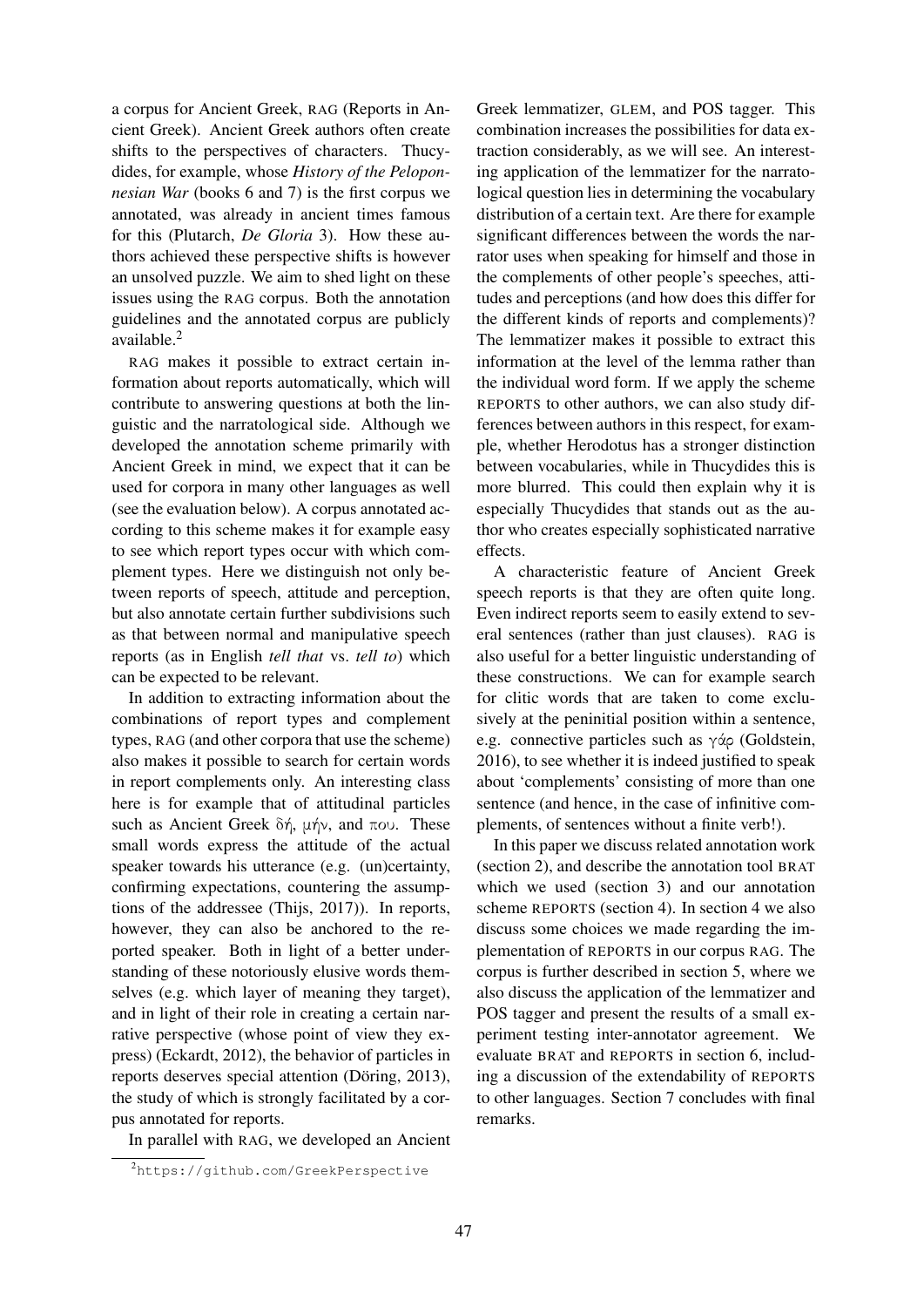### 2 Related work

Previous attempts at corpus annotation for related topics include the annotation of committed belief for English (Diab et al., 2009) and the annotation of direct and indirect speech in Portuguese (Freitas et al., 2016). Our project differs from the former in its focus on complementation (rather than information retrieval) and from the latter in its broader scope (reports in general rather than only speech).

Also related are the annotation schemes for modality such as (McShane et al., 2004; Hendrickx et al., 2012). These schemes aim to grasp the attitude of the actual speaker towards the proposition and label such attitudes as for example belief or obligation. In contrast to modality annotation, which focuses on the attitude of the actual speaker, we are interested in speech, attitude and perception acriptions in general, including ascriptions to other people than the actual speaker. Another difference is our focus on the linguistic constructions used. In that respect our scheme also differs from (Wiebe et al., 2005), which, like RAG, annotates what we call reports, but without differentiating between e.g. different kinds of complements.

### 3 BRAT rapid annotation tool

BRAT is an open source web-based tool for text annotation (Stenetorp et al.,  $2012$ )<sup>3</sup> and is an extension of *stav*, a visualization tool that was designed initially for complex semantic annotations for information extraction in the bio-medical domain including entities, events and their relations (Ohta et al., 2012; Neves et al., 2012). BRAT has been used in many different linguistic annotation projects that require complex annotation such as ellipsis (Anand and McCloskey, 2015), co-reference resolution (Kilicoglu and Demner-Fushman, 2016), and syntactic chunks (Savkov et al., 2016).

As BRAT uses a server-based web interface, annotators can access it in a web browser on their own computer without the need for further installation of software. All annotations are conveniently stored on the server.

We considered several other possible annotation tools for our project, such as MMAX2 (Müller and Strube, 2006), GATE Teamware (Bontcheva et al.,  $2013$ ) and Arethusa<sup>4</sup>. The main reasons for selecting BRAT as tool for the implementation of our annotation scheme were its web interface and its flexibility: BRAT accommodates the annotation of discontinuous spans as one entity and supports different types of relations and attributes.

Furthermore, BRAT offers a simple search interface and contains a tool for comparison of different versions of annotations on the same source text. BRAT also includes conversion scripts to convert several input formats such as the CoNNL shared task format, MALT XML<sup>5</sup> for parsing and the BIO format (Ramshaw and Marcus, 1995).

BRAT stores the annotation in a rather simple plain text standoff format that is merely a list of character spans and their assigned labels and relations, but that can easily be converted to other formats for further exploitation or search. We plan to port the annotated corpus to the ANNIS search tool (Krause and Zeldes, 2016) in a later stage to carry out more complex search queries.

# 4 REPORTS: an annotation scheme for speech, attitude and perception reports

#### 4.1 The scheme

The annotation scheme REPORTS consists of entities, events and attributes of both.

Entities are (possibly discontinuous) spans of text. Let's start with two central ones, the attitude/ speech/ perception embedding entity, like *confessed* in (2), and the report complement, here *that he was in love*.

(2) John confessed that he was in love.

The attitude/speech/perception embedding entity is most typically a verb form, as in (2), but may also be a noun phrase (e.g. *the hope that*).<sup>6</sup> The embedding entity and the complement stand in the two-place relation report, which we implemented as an event in BRAT.

Because this complement is internally complex in some cases – consisting of a series of connected complement clauses – we use as a third entity the complement chunk. Chunks are all of the individual complement clauses that are syntactically dependent upon one and the same embedding entity. In (3) we have one complement *that he was in love and had not slept for three nights*, which

<sup>3</sup>http://brat.nlplab.org

<sup>4</sup>http://www.perseids.org/tools/ arethusa/app/#/

<sup>5</sup>https://stp.lingfil.uu.se/˜nivre/

research/treebank.xsd.txt

<sup>6</sup>Hence the term *embedding entity*, rather than just *verb*.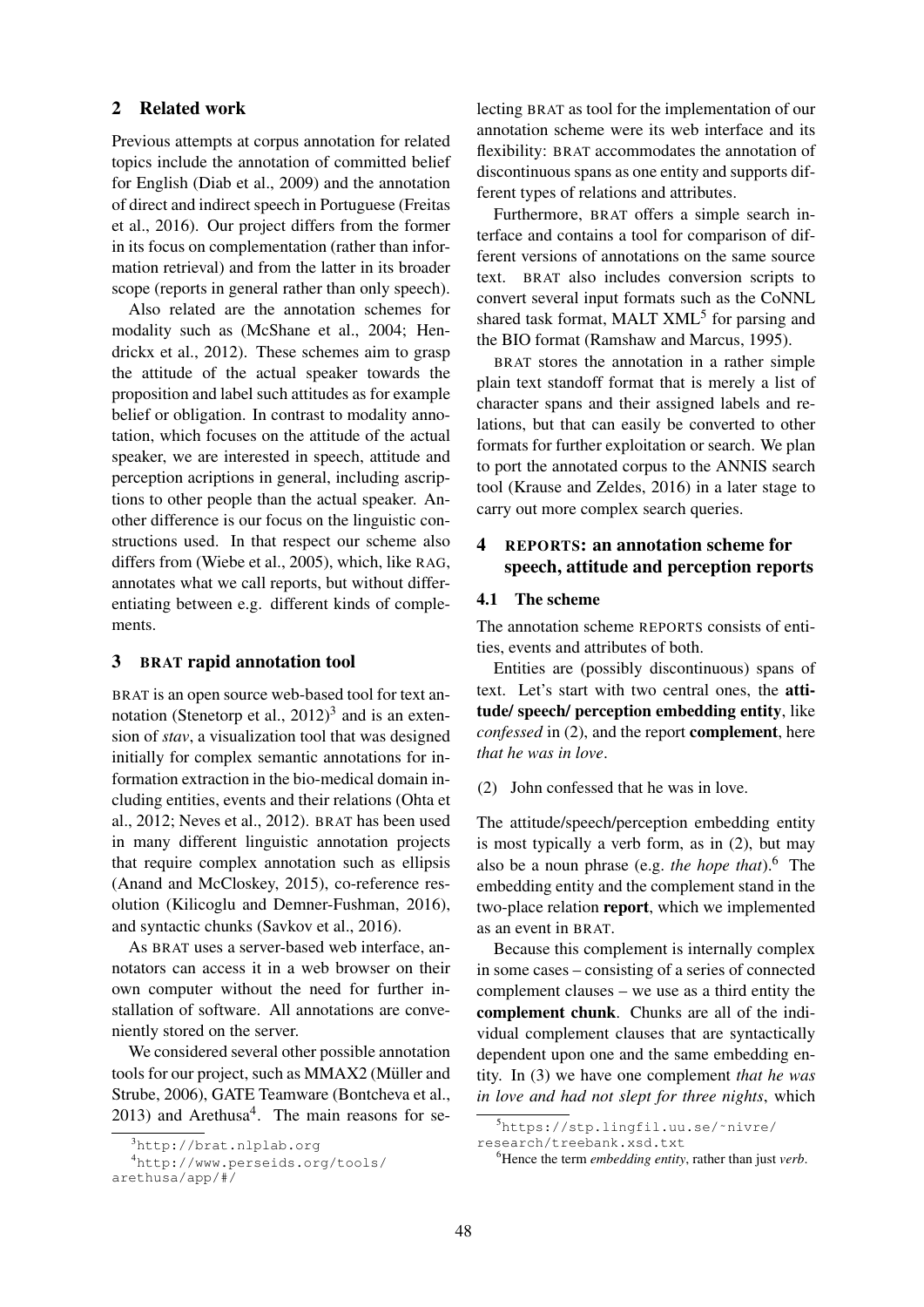consists of two chunks *that he was in love* and *and had not slept for three nights*:

(3) John confessed that he was in love and had not slept for three nights.

The complement chunks stand in the chunk-of relation to the complement they are part of. Complement chunks have a head, the final entity we annotate. Heads are always verbs. It is the verb that is directly dependent on the embedding entity and can be either a finite verb, an infinitive or a participle, depending on the specific subordinating construction used. In (3) the heads are *was* and *had*. As one would expect they stand in the head-of relation to the chunk. Table 1 lists all the entities and events.

The table also shows the attributes assigned within each class. The attributes of the embedding entities concern its semantic type. Within the class of speech report we distinguish (i) normal speech, involving neutral expressions such as *say*, *answer*, *report*; (ii) manner of speech, which are restricted to entities that refer to the physical properties of the speech act (e.g. *scream*, *cry*, *whisper*); (iii) manipulative speech, which is reserved for speech entities that are meant to lead to future actions of the addressee, such as *order/persuade/beg someone to*. The attitude embedding entities (which cover a broadly construed range of propositional attitudes) are further subdivided into (i) knowledge (e.g. *know*, *understand that*), (ii) belief (e.g. *think*, *believe*, *assume that*), (iii) voluntative (e.g. *want*, *intend*, *hope*, *fear to*) and (iv) other (mostly emotional attitudes such as *be ashamed*, *be grieved*, *rejoice*). Entities of perception (e.g. *see*, *hear*) do not have a further subdivision.

The complement type is also specified by means of an attribute. Here, there are five options: (i) direct, (ii) indirect, (iii) mixed, (iv) NP and (v) preposed NP. The mixed category is used for those cases where a combination of direct and indirect speech is used – embedding constructions in Ancient Greek sometimes shift or slip from one construction into the other (Maier, 2015). The NPcategory covers instances of complements which do not have a propositional (clausal) character, but only consist of an NP-object. An English example would be *he expects a Spartan victory*.

The category of preposed NPs is typical of Ancient Greek. In case of finite complement clauses, a constituent that semantically belongs to this

complement is sometimes placed in a position preceding the complementizer, i.e. syntactically outside of the complement clause. This happens for reasons of information structure – Ancient Greek is a discourse-configurational language, in which word order is determined mainly by informationstructural concepts like topic and focus (Allan, 2014; Goldstein, 2016). It may even happen that this constituent is syntactically marked as a main clause argument – this phenomenon is called prolepsis in the literature (Panhuis, 1984). As a whole, constructions like these are annotated as containing two complements – a preposed NP and an indirect one – as well as two report relations.

Let's consider some Ancient Greek examples from RAG.

(4) οἱ the.NOM PRT others.NOM δὲ ἄλλοι ἐψηφίσαντό vote.PST.3PL τε PRT ξυμμαχίαν alliance.ACC the.DAT Athenians.DAT τοῖς ᾿Αθηναίοις καὶ and the.ACC τό ἄλλο other.ACC army.ACC στράτευμα ἐκέλευον invite.PST.3PL from Rhegium.GEN fetch.INF ἐκ ῾Ρηγίου κομίζειν 'the others voted for an alliance with the Athenians and invited them to fetch the rest of their army from Rhegium.' (Thuc. 6.51.2)

Figure 1 shows the visualization of (4) (with some context) as it is annotated in BRAT. Here, we have a manipulative speech verb (ἐκέλευον) that governs a discontinuous infinitival complement that consists of one chunk (τὸ ἄλλο στράτευμα ... ἐκ ῾Ρηγίου κομίζειν); its head is the infinitive κομίζειν.

Our second example is more complicated. The annotations in BRAT are shown in Figure 2, again with some context.

(5) [A ship went from Sicily to the Peloponnesus with ambassadors,]

> οἵπερ who.REL.NOM the.ACC PRT own.affairs.ACC τά τε σφέτερα φράσουσιν tell.FUT.3PL ὅτι ἐν ἐλπίσιν that in hopes.DAT εἰσὶ be.PRS.3PL καὶ τὸν and the.ACC there war.ACC even more ἐκεῖ πόλεμον ἔτι μᾶλλον ἐποτρυνοῦσι incite.PRS.3PL become.INF γίγνεσθαι 'who should tell that their own affairs were hopeful, and should incite [the Peloponnesians] to prosecute the war there even more actively.' (Thuc. 7.25.1)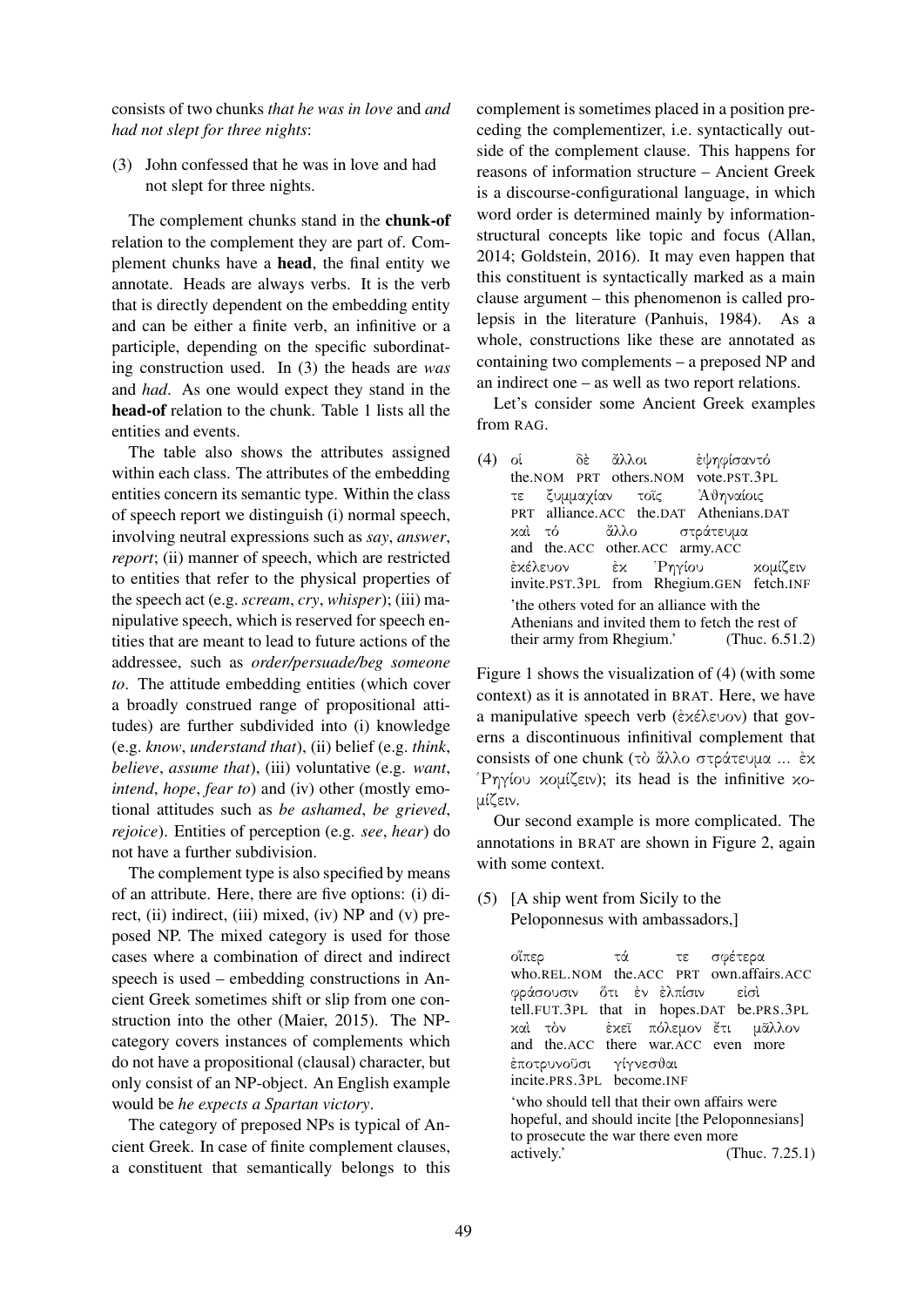| Entities                      |                      |                                            |
|-------------------------------|----------------------|--------------------------------------------|
| embedding entity <sup>a</sup> | speech               | normal<br>manner of speech<br>manipulative |
|                               | attitude             | knowledge                                  |
|                               |                      | belief                                     |
|                               |                      | voluntative                                |
|                               |                      | other                                      |
|                               | perception           |                                            |
| complement                    | direct               |                                            |
|                               | indirect             |                                            |
|                               | mixed                |                                            |
|                               | noun phrase          |                                            |
|                               | preposed noun        |                                            |
|                               | phrase               |                                            |
| complement chunk              |                      |                                            |
| head of complement chunk      | finite, not optative |                                            |
|                               | finite, optative     |                                            |
|                               | infinitive           |                                            |
|                               | participle           |                                            |
| Events (relations)            |                      |                                            |
| report                        |                      |                                            |
| chunk-of                      |                      |                                            |
| head-of                       |                      |                                            |

| Table 1: RAG's entities, events and their attributes |  |  |  |
|------------------------------------------------------|--|--|--|
|------------------------------------------------------|--|--|--|

*a* In the implementation in BRAT there actually is no such entity as an underspecified embedding entity, instead we go straight to the speech, attitude and perception embedded entities. The reason is that BRAT does not allow attributes of attributes, which we would otherwise need for the attributes normal etc.

Figure 1: visualization of annotation in BRAT of the sentence in (4) with some preceding context

| Complement [NP]<br>$S_2$<br>3 ROOT τῶν δὲ Καταναίων οι μὲν τὰ τῶν Συρακοσίων        | ←report~<br>√report≁<br><b>Att Ent [belief]</b><br>Per Ent<br>Complement [NP]<br>, ώς είδον<br>τὸ στράτευμα ἕνδον.<br>ΦΟΟνοῦντες<br>εύθὺς περιδεεῖς γενόμενοι ὑπεξῆλθον οὐ πολλοί τινες, οἱ δὲ ἄλλοι ἐψηφίσαντό τε ξυμμαχίαν τοῖς Ἀθηναίοις και |
|-------------------------------------------------------------------------------------|-------------------------------------------------------------------------------------------------------------------------------------------------------------------------------------------------------------------------------------------------|
| Speech Ent [manipulative]<br>Complement [indirect]<br>τὸ ἄλλο στράτευμα<br>έκέλευον | compl-head-<br>Comp head<br>$-$ report $-$<br>Complement [indirect]<br>έκ 'Ρηγίου κομίζειν                                                                                                                                                      |

Here τά σφέτερα is a preposed NP, the complement clause being marked by the complementizer ὅτι 'that'. In the second part of the example, however, we find an infinitive construction instead of a finite clause with a complementizer and the whole complement clause is annotated as one (discontinuous) complement span again, like in (4).

### 4.2 Choices that we made

This basic scheme can be felicitously used for a great deal of the actual data in our corpus, but we also encountered on the one hand practical and on the other hand more complex issues that asked for additional annotation rules. The issues were discussed in the test phase and the rules were spelled out in an elaborate annotation manual. Some examples of the choices we made are the following.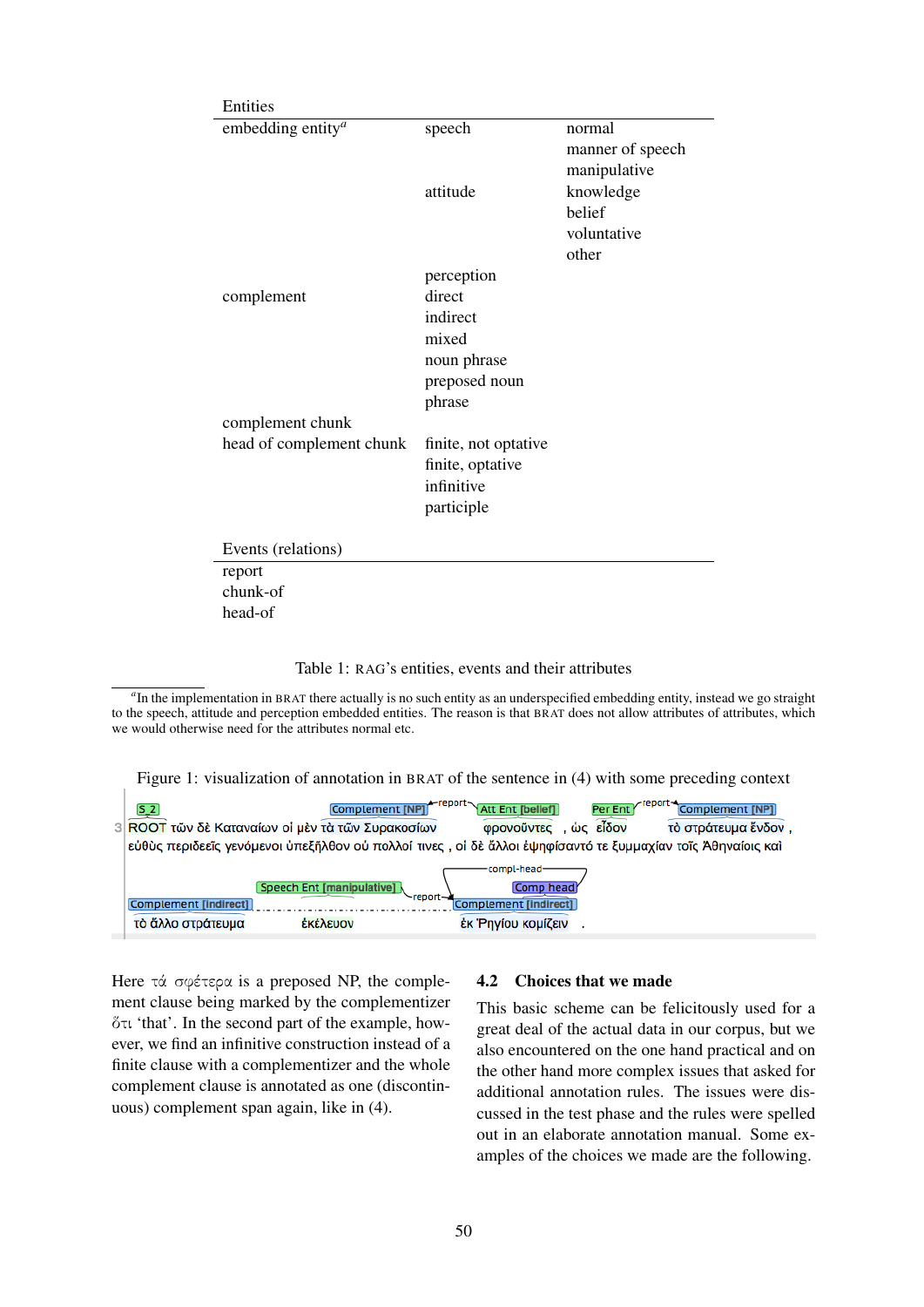



NPs We only made annotations when a complement is explicitly present. In other words, speech or attitude verbs used in an absolute sense (*he spoke for a long time*) are left out. We did include, however, NP-complements that have a prepositional form, as in περὶ τῆς ἀρχῆς εἰπεῖν (*to speak about the empire*) or ἐς Συρακοσίους δέος (*fear of the Syracusans*). With regard to NP-complements in general, we excluded instances of indefinite and demonstrative pronominal NP-objects (e.g. *he expects something/this*), since they are not interesting for our present research goals due to their lack of meaningful content.

chunks and heads As follows from the definition of a chunk as a subordinated clause, we did not annotate chunks in the case of NP and direct complements (nor heads, since a head is always head of a chunk).

attributes of the head We did not make manual annotation for the attributes of the complement head, i.e. whether it is an indicative, optative, infinitive or participle form. Instead, we used the output from the independently-trained POS tagger (see section 5).

UID As mentioned in the introduction, Ancient Greek reports, even indirect ones, can be very long. Quite frequently we find what is called Unembedded Indirect Discourse (Bary and Maier, 2014), as in (6).

(6) [A general sends messengers to his allies,]

ὅπως in.order.that not let.through.SBJV.3PL μὴ διαφρήσωσι τοὺς the.ACC enemies.ACC but πολεμίους ἀλλὰ ξυστραφέντες combine.PTCP.PASS κωλύσωσι prevent.SBJV.3PL διελθεῖν*.* pass.INF ἄλλη elsewhere for γὰρ αὐτοὺς them.ACC not.even οὐδὲ πειράσειν*.* try.INF.FUT

'in order that they would not let the enemies through, but would combine themselves and prevent them from passing; for [he said]

elsewhere they would not even attempt it.' (Thuc. 7.32.1)

UID has a form that is usually associated with a dependent construction (infinitive or the Ancient Greek reportative mood called the optative), but in cases like the second sentence in (6) there is no embedding verb it is syntactically dependent on. As the clause with the infinitive or optative expresses the content of the report, we do annotate it as a complement (although the term complement may be misleading in this case).

parenthetical reports We made a different choice in the case of parenthetical report constructions, *Xerxes builds a bridge, as it is said* (ὡς λέγεται in Greek). Although here we do annotate the parenthetical verbs (since they have an important narrative function – the narrator attributes a thought or story to someone other than himself), we do not annotate the main clause *Xerxes builds a bridge* as a complement because there is no report morphology (infinitive or optative). In such cases the boundaries of the complement are also often very vague. Thus, while UID is annotated as a report complement without an embedding entity (or report relation), a parenthetical verb is annotated as an embedding entity without a complement.

defaults for ambiguous cases Some of the embedding entities have multiple meanings, which belong to different semantic categories in our classification of attributes. In some of these cases the choice of the attribute depends on the construction used for the complement clause. Just as English *tell*, mentioned in the introduction, εἶπον with a bare infinitive means *tell someone to* and is classified as a manipulative speech verb, whereas εἶπον with a subordinated *that*-clause means *say that* and belongs to the category of normal speech. In case of speech verbs governing an accusative constituent and an infinitive, however, there may still be an ambiguity in interpretation between the socalled Accusative plus Infinitive-construction (*He told that Xerxes builds a bridge*), where the ac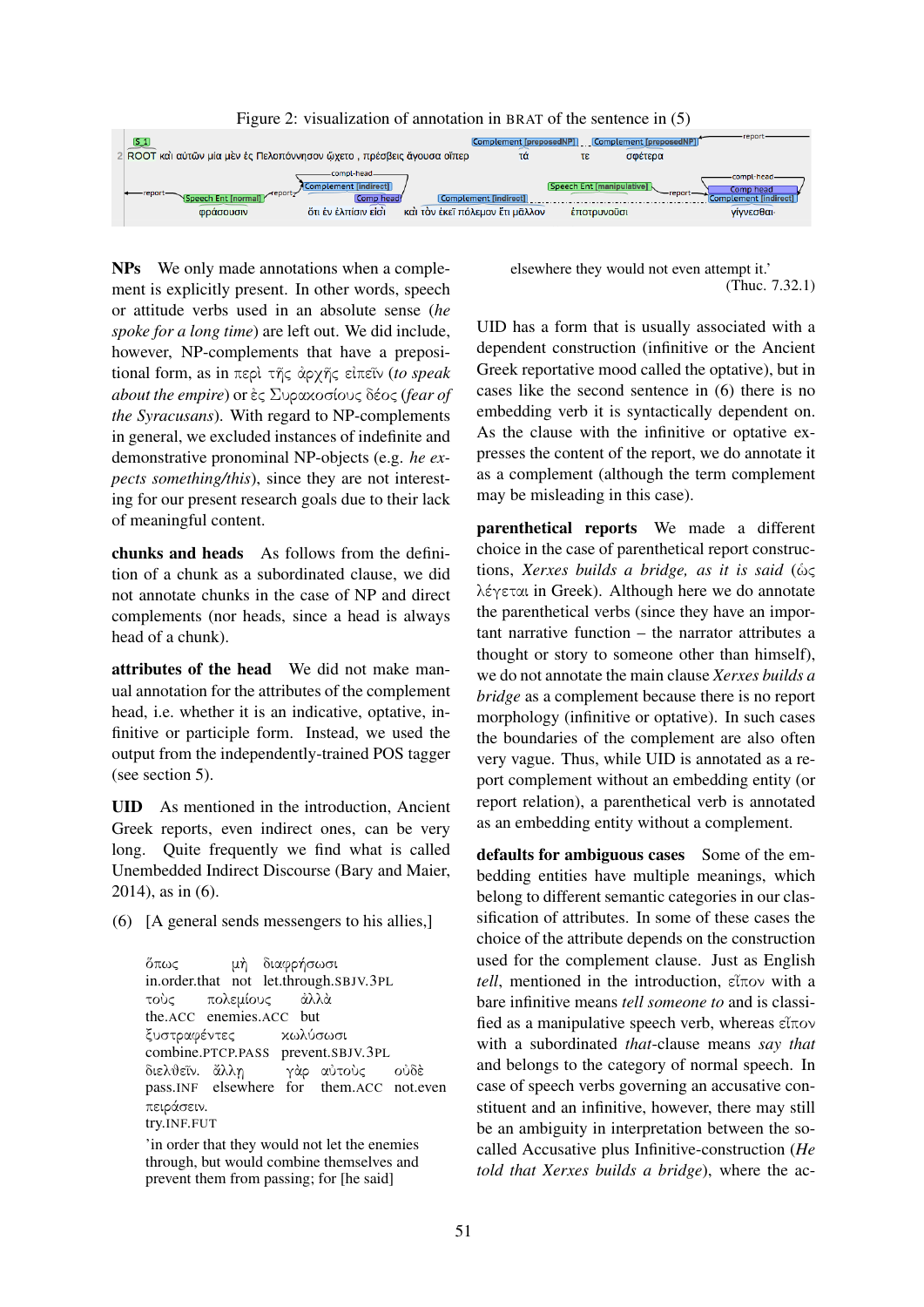cusative constituent functions exclusively as the subject of the complement infinitive clause, and a construction with an accusative object and a bare infinitive (*He told Xerxes to build a bridge*) (cf. (Rijksbaron, 2002)). Usually a decision can be easily made by looking at the surrounding context (as is the case in (4) above).

In other cases, the semantics of embedding entities is truly ambiguous between two categories, irrespective of the complement construction. Perception verbs like *see*, for instance, can easily mean *understand* or *know*. For verbs like these, we have made default classification rules such as the following: 'a perception entity is annotated as such by default; only if an interpretation of direct physical perception is not possible in the given discourse context it is annotated as an attitude knowledge entity.' Moreover, a list was made of all embedding entities and their (default) classification.

personal passive report constructions If the embedding entity is a passive verb of speech or thought, as in *Xerxes is said to build a bridge*, its subject is coreferential with the subject of the complement clause. (This is the so-called Nominative plus Infinitive construction (Rijksbaron, 2002)). What is reported here, of course, is the fact that Xerxes builds a bridge. However, we have decided not to include the subject constituent within the annotated complement in these cases, mainly to warrant consistency with other constructions with coreferential subjects for which it is more natural to exclude the subject from the complement (as in *Xerxes promised to build a bridge/that he would build a bridge*). There is a similar rule for constructions like δοκεῖ μοι 'X seems to me' and φαίνομαι'to appear'.

complement boundaries In complex, multiclause report complements, which are not rare in Ancient Greek, it is sometimes difficult to tell which parts actually belong to the report and which are interjections by the reporting speaker. As a default rule, we only treat material within the span of a report complement as an interjection (i.e. not annotate it as part of the complement) if it is a syntactically independent clause. Thus, for instance, relative clauses in non-final positions always belong to the span of the complement.

These and similar choices that we made in the progress of fine-tuning our annotation were motivated primarily by practical considerations, but

they already led to a better conceptualization of some substantial questions, such as complement boundaries or relevant kinds of syntactic and semantic ambiguities.

# 5 RAG: a Greek corpus annotated for reports

So far we have annotated Thucydides' *History of the Peloponnesian War*, books 6 and 7, which consists of 807 sentences and 30891 words. In addition to Thucydides, we are also currently working on Herodotus' *Histories*.

The Thucydides digital text is provided by the Perseus Digital Library (Crane, 2016). As it was in betacode we converted it into unicode (utf8) using a converter created by the Classical Language Toolkit (Johnson and others, 2016).<sup>7</sup>

As mentioned before, we combine the manual reports annotation with automated POS-tagging and lemmatization (Bary et al., 2017), which we developed independently and which is open source.

The POS tagger made life easier for the annotator. We only annotated what is the head of the complement chunk and let it to the POS tagger to decide automatically whether this head is e.g. an infinitive, participle or finite verb and if finite, whether it has indicative mood or for example the reportative optative mood.

The lemmatizer enables us to discover whether a specific verb (e.g. all forms of λέγω 'to say') occurs with, say, a complement which contains the particle μήν or a complement with an oblique optative, without having to specify the (first, second, third person etc) forms of the verb manually.

For Herodotus, we can also adapt the manual annotations (including syntactic dependencies) made in the PROIEL project (Haug and Jøhndal, 2008; Haug et al.,  $2009$ ), $8$  whose text we use.

All of the corpus has been annotated by two annotators (PhD students with MA in Classics) working independently. An inventory of differences has been made for every chapter by a student assistant (partly extracted from BRAT automatically using the built-in comparison tool). All the errors and differences were then reviewed by

<sup>7</sup>https://github.com/cltk/cltk/blob/ master/cltk/corpus/greek/beta\_to\_ unicode.py

<sup>8</sup>http://www.hf.uio.no/ifikk/english/ research/projects/proiel/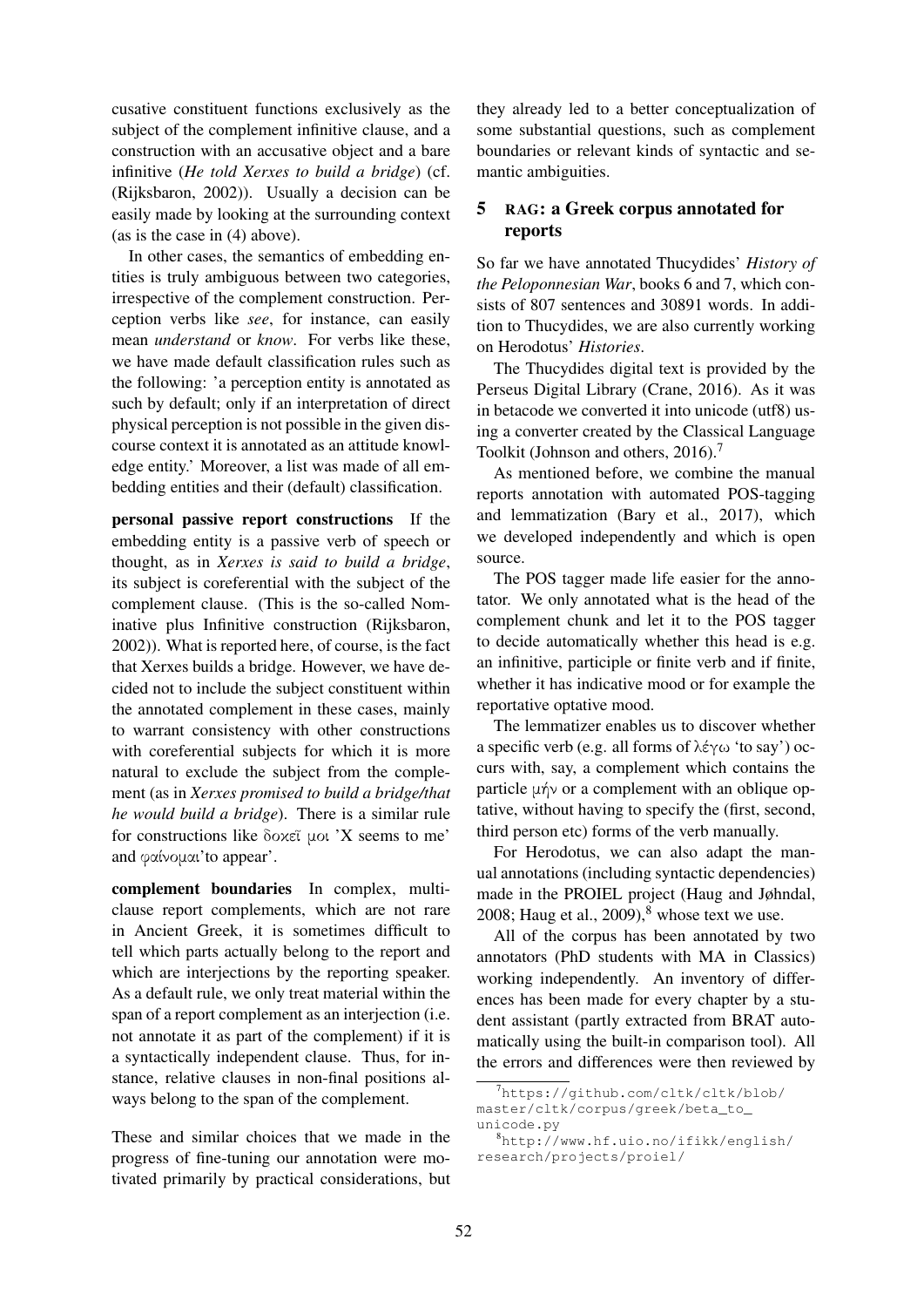the annotators (the most difficult issues were discussed in project meetings) to arrive at a common and final version. Most often differences between annotators concerned two types of issues, where clear-cut criteria are impossible to define: categorization of embedding verbs and syntactic structure ambiguities. The former issue involved verbs which could, depending on interpretation, be annotated with two or more different attributes. For example, ἐλπίζω may be a 'voluntative' verb ('to hope') or a 'belief' verb ('to expect'), (cf. discussion of εἶπον above); some verbs are ambiguous between factive ('knowledge' attitude entity category) and non-factive ('belief' category) senses etc. Even with the use of the more specific rules in the manual, different readings were often possible. The latter issue involved many kinds of ambiguities, most typically concerning relation between the complement clause and other subordinate and coordinate clauses. For example, a final relative clause whose antecedent is within the scope of the complement may, depending on interpretation, belong to the complement as well (its content is part of the content of the reported speech act or attitude) or be an external comment. (Purpose and conditional clauses give rise to similar issues.)

A small selection of the results are listed in Table 2. Here we see for example that γάρ, which is taken to come exclusively at the second position within a sentence, quite frequently occurs within a non-direct complement, suggesting that in these cases we have to do with main clauses rather than dependent clauses. Likewise we can easily search for the particle δή within complements to investigate whose perspective it expresses.

### Inter annotator agreement

We performed a small experiment to measure the inter annotator agreement for labeling the main labels in this annotation task. We compared the span annotations of the following sample: book one of Thucydides, chapters 138-146, which contain 1932 words and 56 sentences. We counted the main labels (complement, complement chunk, head of chunk, attitude, speech and perception entities). We wielded a strict form of agreement: both the span length and span labels had to match to count as agreement. One annotator labeled 192 spans while the other labeled 182 spans leading to an inter annotator agreement of 83.4% mutual Fscore (Hripcsak and Rothschild, 2005).

| # embedding entities                      | 670    |
|-------------------------------------------|--------|
| speech                                    | 189    |
| attitude                                  | 441    |
| perception                                | 40     |
| # complements                             | 702    |
| indirect                                  | 543    |
| direct                                    | 15     |
| <b>NP</b>                                 | 138    |
| preposed NP                               | 19     |
| with speech embedding entities            | 186    |
| with attitude embedding entities          | 460    |
| with perception embedding entities        | 39     |
| unembedded                                | 17     |
| # δή/δή in non-direct complements         | 10     |
| # multisentential complements             | 9      |
| # γάρ/γὰρ after sentence-boundary in      |        |
| non-direct complements                    | 12     |
| total # words in complements <sup>a</sup> | 17.836 |
| average # of words per complement         | 25.41  |
| indirect                                  | 14.25  |
| direct                                    | 630.60 |
| NP                                        | 4.09   |
| preposed NP                               | 3.89   |

### Table 2: Some numbers for RAG

*<sup>a</sup>*Embedded ones counted twice.

# 6 Evaluation

In this section we evaluate both the BRAT tool and the REPORTS scheme with respect to their convenience and usefulness.

BRAT is a convenient annotation tool, offering perspicuous visualization and easy to use without any prior training or IT skills (although such skills are needed, of course, to set up an annotation scheme in BRAT). It does not even require typing any commands - after selecting a span of text, a window opens from which the annotation can be chosen with a click of the mouse. However, it has its limitations. The following remarks can be seen as suggestions for future versions or extensions of the program.

For example, with complex annotations involving multiple entities and relations (where often one report is embedded in another) the visualization ceases to be easily legible. In this respect, it seems that an annotation scheme of the complexity of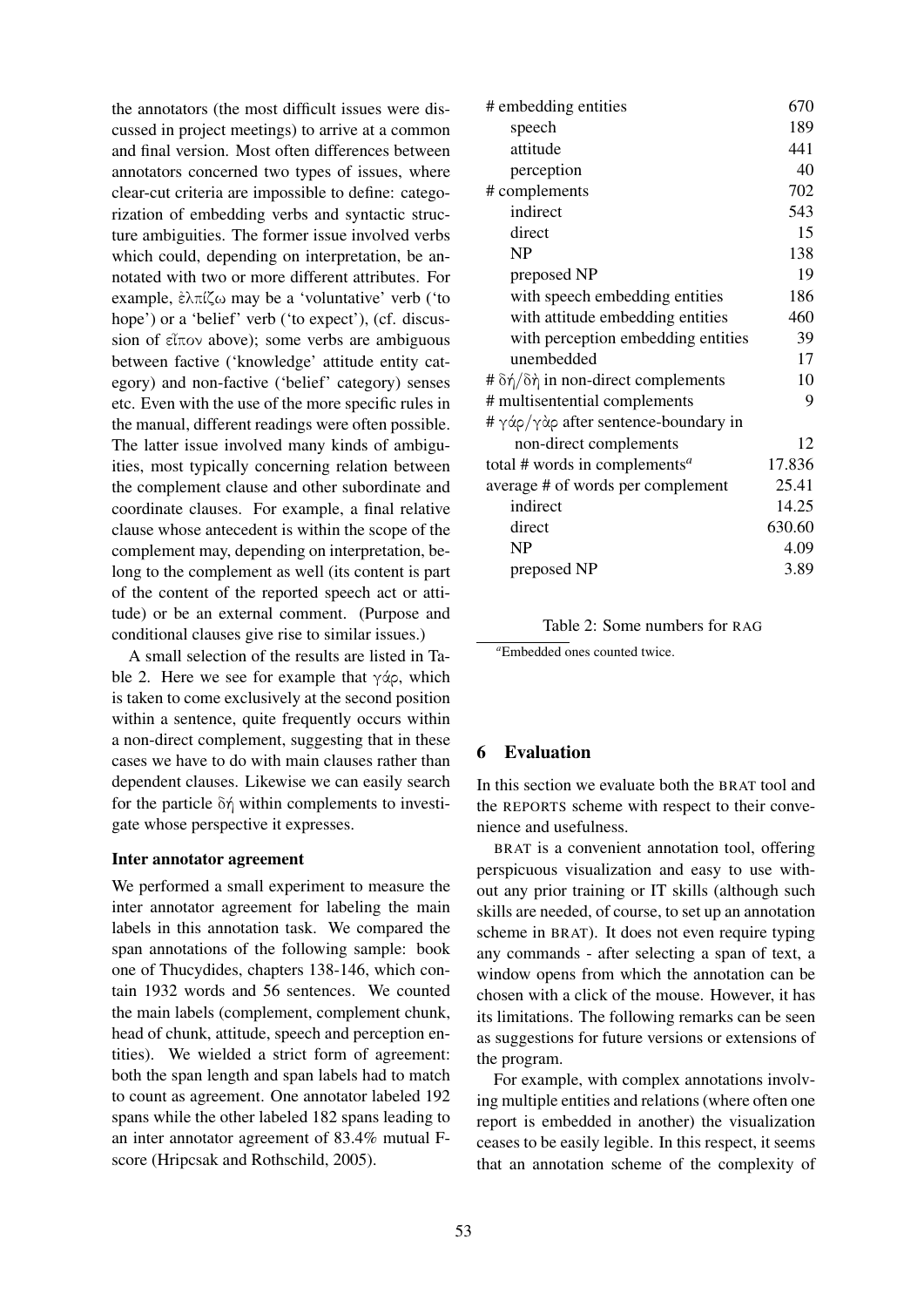REPORTS reaches the limits of BRAT's usefulness. Also, since it is currently impossible to assign attributes to attributes, we could not have speech, attitude and perception as attributes of the category embedding entities (see the footnote in Table 1). As a result we need to query the conjunction of speech, attitude and perception entities if we want to draw conclusions about this class in general.

Deleting and correcting complex annotations is not straightforward. Crossing and overlapping spans frequently give rise to errors, which are then impossible to repair from the level of BRAT's interface and require manual access to source files.

A useful function would be that of creating different annotation layers that could be switched on and off in the visual representation - which is possible in e.g. MMAX2 (Müller and Strube, 2006) and would be helpful in this project to use for the annotations of POS and lemma information.

Finally, it would have been convenient if it had been possible to formulate default features, such as the attribute 'normal' in the case of speech embedding entities.

As for the annotation scheme itself, it involves a relatively small number of entities, relations and attributes, but its application is not straightforward and it necessitated the creation of additional documents (described above): a manual containing explicit rules for annotation and a list of embedding verbs in the different categories. Both documents have been extended and amended in the course of work on the annotation. Annotators also required time to get accustomed to the scheme. Nonetheless, after the initial period it was possible to achieve a good level of inter-annotator agreement, as shown by the experiment mentioned above.

The annotation scheme is easily extendable to other languages which share the same typology of complements (direct vs. indirect vs. NP) in speech, attitude and perception reports (that includes at least all major European languages). The categorization of embedding verbs should be universally applicable. Some simplifications are possible in many languages, e.g. removing the category of preposed NP complements or the additional layer of complement chunks (which may not be as useful for many languages as it is for Ancient Greek, where complements often contain several clauses of different types). For modern literary languages it would probably be necessary to

create a category for Free Indirect Discourse (but perhaps this would not require more than adding a new attribute of complement entities - the scheme already supports unembedded reports). More substantial changes would be needed for languages which have different typologies of reports (e.g. with no strict distinction between direct and indirect reports) or use other constructions besides embedding verbs to convey reports (e.g. evidential morphemes).

## 7 Conclusion

BRAT, despite some limitations, is a useful annotation tool that made it possible to implement an annotation scheme which covers all the categories and distinctions that we had wanted to include.

Our annotation scheme REPORTS serves its purpose well, as it makes it possible to easily extract from the corpus information that is relevant to a variety of research questions, concerning e.g. relations between semantics of embedding entities and syntax of complement clauses, factive presuppositions, distribution of vocabulary (including special subsets such as discourse particles, evaluative expressions, deictic elements) in different types of report complements and outside of them, narrative perspective and focalization etc. Both the corpus and the annotation scheme, which are made publicly available, can therefore be a valuable resource for both linguists and literary scholars.

#### Acknowledgments

This research is supported by the EU under FP7, ERC Starting Grant 338421-Perspective. We thank Anke Kersten, Celine Teeuwen and Delano van Luik for their help.

#### **References**

- Rutger Allan. 2014. Changing the topic: Topic position in Ancient Greek word order. *Mnemosyne*, 67(2):181–213.
- Pranav Anand and Jim McCloskey. 2015. Annotating the implicit content of sluices. In *The 9th Linguistic Annotation Workshop held in conjuncion with NAACL 2015*, pages 178–187.
- Corien Bary and Emar Maier. 2014. Unembedded Indirect Discourse. *Proceedings of Sinn und Bedeutung*, 18:77–94.
- Corien Bary, Peter Berck, and Iris Hendrickx. 2017. A memory-based lemmatizer for Ancient Greek. Manuscript.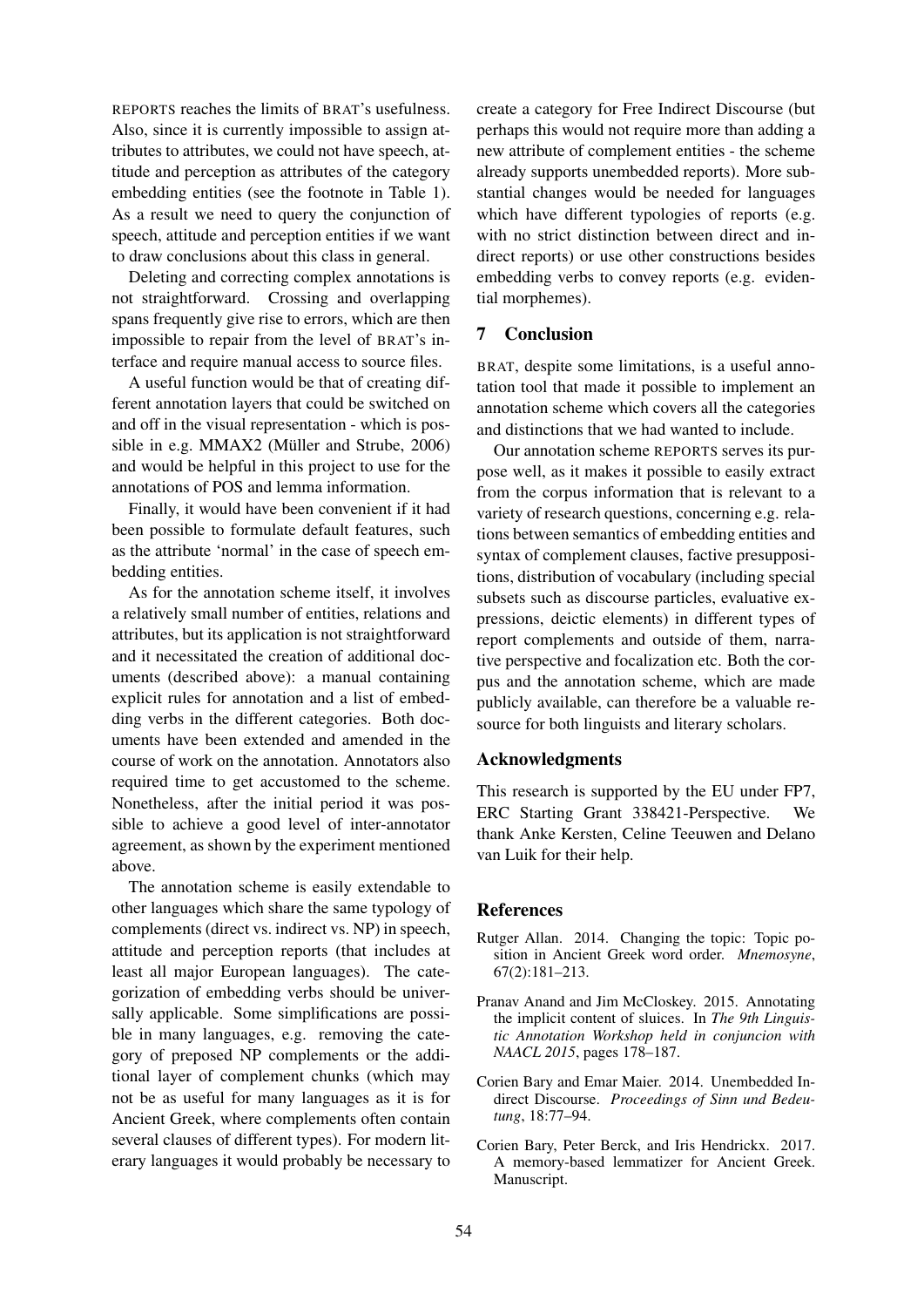- Kalina Bontcheva, Hamish Cunningham, Ian Roberts, Angus Roberts, Valentin Tablan, Niraj Aswani, and Genevieve Gorrell. 2013. Gate teamware: a web-based, collaborative text annotation framework. *Language Resources and Evaluation*, 47(4):1007– 1029.
- Joan W. Bresnan. 1970. *On Complementizers: Toward a Syntactic Theory of Complement Types*. Springer, Dordrecht.
- Gregory R. Crane. 2016. Perseus Digital Library. http://www.perseus.tufts.edu. [Online; accessed Dec 16, 2016].
- Sonia Cristofaro. 2003. *Subordination*. Oxford University Press, Oxford.
- Sonia Cristofaro. 2008. A constructionist approach to complementation: Evidence from Ancient Greek. *Linguistics*, 46(3):571–606.
- Mona T. Diab, Lori S. Levin, Teruko Mitamura, Owen Rambow, Vinodkumar Prabhakaran, and Weiwei Guo. 2009. Committed Belief Annotation and Tagging. In *Third Linguistic Annotation Workshop*, pages 68–73, Singapore. The Association for Computer Linguistics.
- Sophia Döring. 2013. Modal particles and context shift. In *Beyond expressives: Explorations in useconditional meaning*, pages 95–123, Leiden. Brill.
- Regine Eckardt. 2012. Particles as speaker indexicals in Free Indirect Discourse. *Sprache und Datenverarbeitung*, 36(1):1–21.
- Cláudia Freitas, Bianca Freitas, and Diana Santos. 2016. Quemdisse? Reported speech in Portuguese. In *Proceedings of the Tenth International Conference on Language Resources and Evaluation (LREC 2016)*, pages 4410–4416, Paris. European Language Resources Association (ELRA).
- Talmy Givón. 1980. The binding hierarchy and the typology of complements. *Studies in Language*, 4(3):333–377.
- David Goldstein. 2016. *Classical Greek Syntax: Wackernagel's Law in Herodotus*. Brill, Leiden.
- Dag Haug and Marius Jøhndal. 2008. Creating a parallel treebank of the old Indo-European Bible translations. In *Proceedings of the Language Technology for Cultural Heritage Data Workshop (LaTeCH 2008), Marrakech, Morocco, 1st June 2008*, pages 27–34.
- Dag Haug, Marius Jøhndal, Hanne Eckhoff, Eirik Welo, Mari Hertzenberg, and Angelika Müth. 2009. Computational and linguistic issues in designing a syntactically annotated parallel corpus of Indo-European languages. *Traitement Automatique des Langues (TAL)*, 50(2):17–45.
- Dagmar Haumann. 1997. *The Syntax of Subordination*. Max Niemeyer, Tübingen.
- Iris Hendrickx, Amalia Mendes, and Silvia Mencar- ´ elli. 2012. Modality in Text: a Proposal for Corpus Annotation. In *LREC'2012 – Eighth International Conference on Language Resources and Evaluation*, pages 1805–1812, Istanbul, Turkey, May. European Language Resources Association (ELRA).
- George Hripcsak and Adam S. Rothschild. Agreement, the f-measure, and reliability in information retrieval. *Journal of the American Medical Informatics Association (JAMIA)*, 12(3):296–298.
- Kyle P. Johnson et al. 2016. CLTK: The Classical Languages Toolkit. https://github.com/ cltk/cltk. [Online; accessed Nov 12, 2016].
- Halil Kilicoglu and Dina Demner-Fushman. 2016. Bio-SCoRes: A Smorgasbord Architecture for Coreference Resolution in Biomedical Text. *PLoS ONE*, 11(3).
- Thomas Krause and Amir Zeldes. 2016. Annis3: A new architecture for generic corpus query and visualization. *Digital Scholarship in the Humanities*, 31(1):118–139.
- Emar Maier. 2015. Reported speech in the transition from orality to literacy. *Glotta: Zeitschrift für griechische und lateinische Sprache*, 91E(1):152– 170.
- Marjorie McShane, Sergei Nirenburg, and Ron Zacharski. 2004. Mood and modality: out of theory and into the fray. *Natural Language Engineering*, 10(01):57–89.
- Christoph Müller and Michael Strube. 2006. Multilevel annotation of linguistic data with MMAX2. In Sabine Braun, Kurt Kohn, and Joybrato Mukherjee, editors, *Corpus Technology and Language Pedagogy: New Resources, New Tools, New Methods*, pages 197–214. Peter Lang, Frankfurt a.M.
- Mariana Neves, Alexander Damaschun, Andreas Kurtz, and Ulf Leser. 2012. Annotating and evaluating text for stem cell research. In *Third Workshop on Building and Evaluation Resources for Biomedical Text Mining (BioTxtM 2012) at Language Resources and Evaluation (LREC)*.
- Tomoko Ohta, Sampo Pyysalo, Jun'ichi Tsujii, and Sophia Ananiadou. 2012. Open-domain anatomical entity mention detection. In *Proceedings of the Workshop on Detecting Structure in Scholarly Discourse*, pages 27–36. Association for Computational Linguistics.
- Dirk Panhuis. 1984. Prolepsis in Greek as a discourse strategy. *Glotta: Zeitschrift fur griechische ¨ und lateinische Sprache*, 62:26–39.
- Paul Portner. 1992. Situation theory and the semantics of propositional expressions. Ph.D. Dissertation, University of Massachusetts, Amherst.